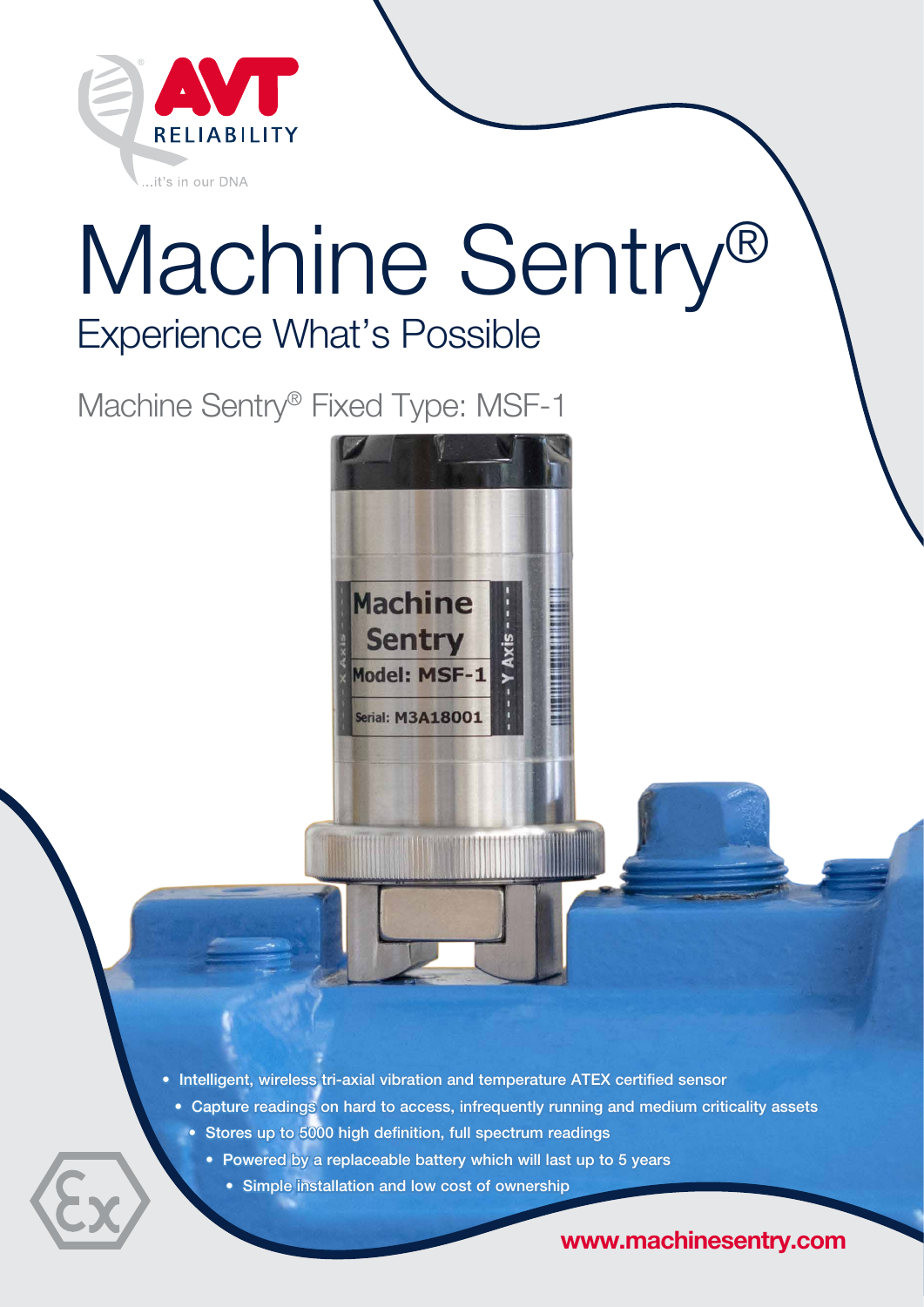# Machine Sentry® - Experience What's Possible

Machine Sentry® is a unique cost effective Condition Based Maintenance (CBM) solution that integrates all CM (condition monitoring) techniques and data, enabling effective maintenance planning and management reporting.

#### **Benefits**

- Online platform enables all condition monitoring data to be accessed in one place
- Suits the needs of both expert and novice users
- Up to 5 times faster than other condition monitoring systems
- Can be used either as a standalone tool or alongside an existing enterprise system (e.g. SAP, Maximo, PEMAC, etc.
- Access to world leading condition monitoring engineers – providing detailed diagnosis and advice
- Easily configurable and scalable for future expansion
- Secure, password protected, and easy to access online portal
- Easy to use report template
- Monitor trends to identify potential reliability issues



## Typical Applications

- Batch or variable processes
- Difficult to access assets
- Bad actor or critical assets



MACHINE SENTRY®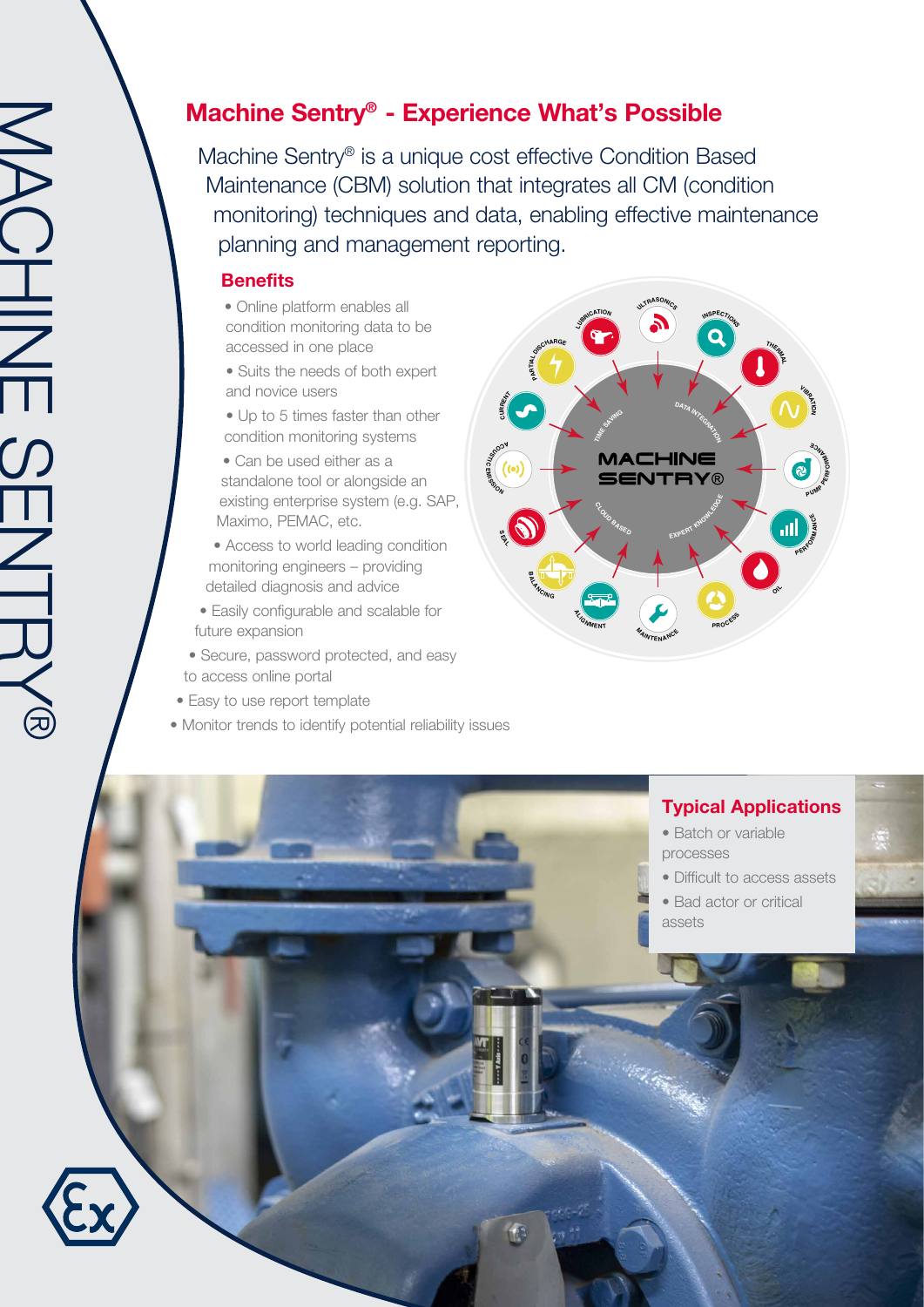# MACHINE **SENTRY®**

# Machine Sentry® Vibration and Temperature Sensor Type MSF-1

The intelligent and wireless Machine Sentry® MSF-1 tri-axial vibration sensor, with integrated temperature measurement, connects via a Bluetooth® enabled hand held device to the Machine Sentry® software.

Semi-continuous monitoring reduces the chance of fault conditions being missed.

The sensor incorporates a three channel multiplexed data acquisition system connected to a tri-axial sensor to give full 3-axis support.

The Machine Sentry® MSF-1 sensor can be paired to any Android tablet or smartphone, using standard Bluetooth® communications, to provide safe and efficient data collection from up to 50m away. The sensor can either be permanently mounted or temporarily installed using the optional magnet attachment. Assets which would normally be difficult to monitor or operate infrequently using a traditional wired accelerometer can now be measured with ease (e.g. collection points behind guards and large or moving assets such as gearboxes on agitators). The sensor uses a unique combination of low energy Bluetooth® and classic Bluetooth<sup>®</sup> protocols to optimise battery life and increase data transfer speed.

Intelligent data compression utilities optimise the amount of data that can be stored internally. The time waveform is stored in a high definition raw format giving maximum flexibility for post-processing.

The integral replaceable battery will operate for up to five years depending on collection mode.

Machine Sentry® is the CBM and reliability tool of choice for many international blue-chip organizations.

### Machine Sentry® Features

Advanced vibration analysis - With intelligent tri-axial vibration measurement capability (patent pending).

ADA™ Automated Diagnostic Assistant - Can predict stage 2, 3 and 4 bearing failure and detect a wide range of other common fault conditions.

Hard to access or infrequently running assets - The sensor is the ideal solution for monitoring these difficult situations, enabling maintenance teams to predict and prevent asset failure.

Large sensor memory - The sensor can store up to 5,000 high definition, full spectrum readings between data synchronisation from sensor to an Android™ device.

#### Suitable for both fixed assets and rotating

machinery - The Pipework Vibration Compliance feature allows a plant operator to quickly screen all process pipework and small bore connections in order to identify lines that have the greatest risk of failure.

Long battery life - Powered by a replaceable battery which will last up to 5 years.

**Easy to install** - The sensor can either be permanently mounted or temporarily installed using the optional magnet attachment.

**IP67 rated and ATEX certified - Certified for use in** hazardous areas (Zone 0 to Zone 2).